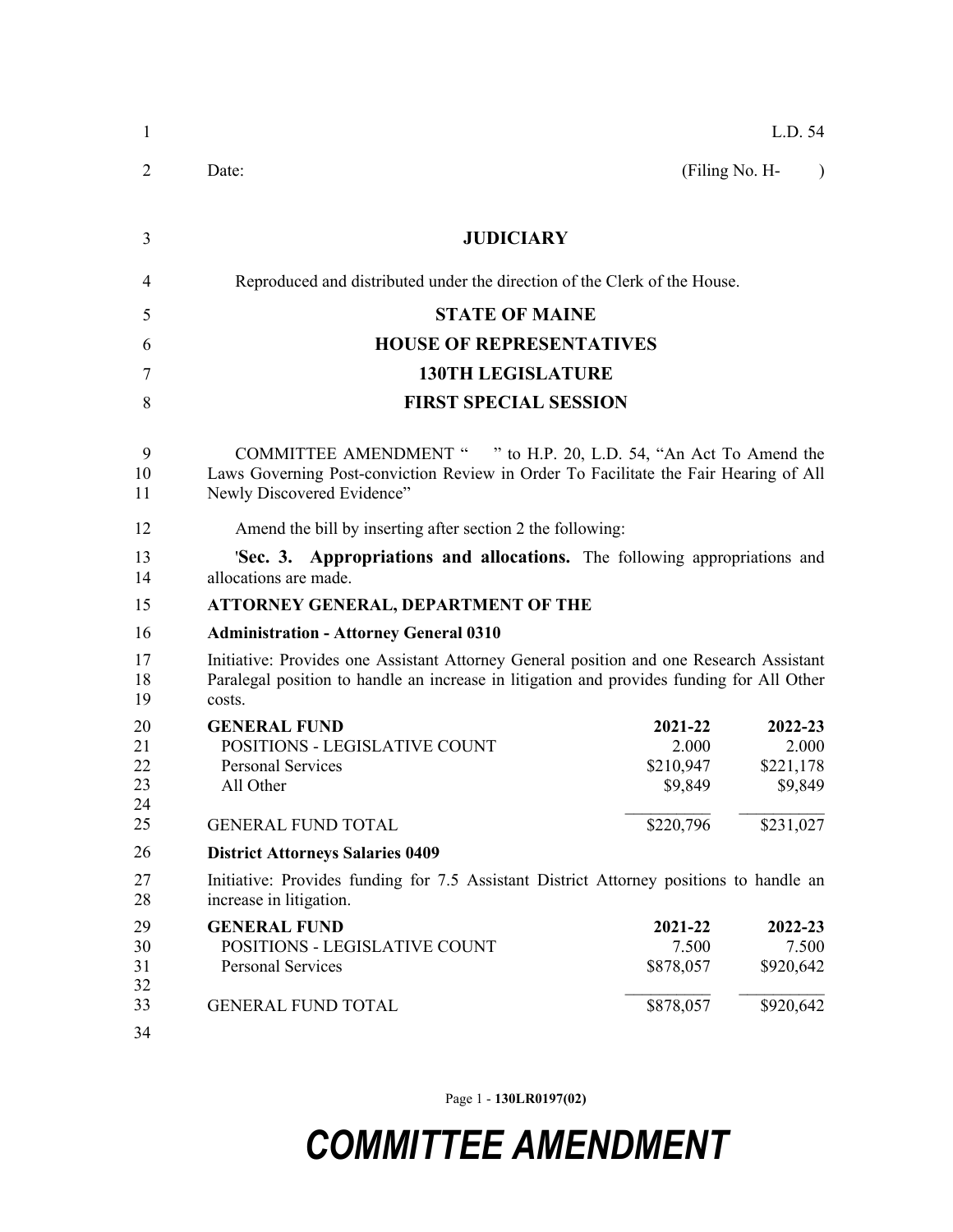| <b>DEPARTMENT TOTALS</b>                                                                                                                                                                                      | 2021-22     | 2022-23     |
|---------------------------------------------------------------------------------------------------------------------------------------------------------------------------------------------------------------|-------------|-------------|
| <b>GENERAL FUND</b>                                                                                                                                                                                           | \$1,098,853 | \$1,151,669 |
| DEPARTMENT TOTAL - ALL FUNDS                                                                                                                                                                                  | \$1,098,853 | \$1,151,669 |
| <b>INDIGENT LEGAL SERVICES, MAINE COMMISSION ON</b>                                                                                                                                                           |             |             |
| <b>Maine Commission on Indigent Legal Services Z112</b>                                                                                                                                                       |             |             |
| Initiative: Provides additional funding for an increase in post-conviction reviews handled<br>by the commission.                                                                                              |             |             |
| <b>GENERAL FUND</b>                                                                                                                                                                                           | 2021-22     | 2022-23     |
| All Other                                                                                                                                                                                                     | \$196,493   | \$196,493   |
| <b>GENERAL FUND TOTAL</b>                                                                                                                                                                                     | \$196,493   | \$196,493   |
| <b>INDIGENT LEGAL SERVICES, MAINE</b><br><b>COMMISSION ON</b>                                                                                                                                                 |             |             |
| <b>DEPARTMENT TOTALS</b>                                                                                                                                                                                      | 2021-22     | 2022-23     |
| <b>GENERAL FUND</b>                                                                                                                                                                                           | \$196,493   | \$196,493   |
| <b>DEPARTMENT TOTAL - ALL FUNDS</b>                                                                                                                                                                           | \$196,493   | \$196,493   |
| <b>JUDICIAL DEPARTMENT</b>                                                                                                                                                                                    |             |             |
| <b>Courts - Supreme, Superior and District 0063</b>                                                                                                                                                           |             |             |
| Initiative: Provides funding for one Judge, one Deputy Marshal position, one Assistant<br>Clerk position and one part-time Law Clerk position due to the anticipated increase in post-<br>conviction reviews. |             |             |
| <b>GENERAL FUND</b>                                                                                                                                                                                           | 2021-22     | 2022-23     |
| <b>Personal Services</b>                                                                                                                                                                                      | \$397,452   | \$410,170   |
| <b>GENERAL FUND TOTAL</b>                                                                                                                                                                                     | \$397,452   | \$410,170   |
|                                                                                                                                                                                                               |             |             |
| <b>JUDICIAL DEPARTMENT</b>                                                                                                                                                                                    |             |             |
| <b>DEPARTMENT TOTALS</b>                                                                                                                                                                                      | 2021-22     | 2022-23     |
| <b>GENERAL FUND</b>                                                                                                                                                                                           | \$397,452   | \$410,170   |
| <b>DEPARTMENT TOTAL - ALL FUNDS</b>                                                                                                                                                                           | \$397,452   | \$410,170   |
| <b>SECTION TOTALS</b>                                                                                                                                                                                         | 2021-22     | 2022-23     |
|                                                                                                                                                                                                               |             |             |
| <b>GENERAL FUND</b>                                                                                                                                                                                           | \$1,692,798 | \$1,758,332 |

COMMITTEE AMENDMENT " " to H.P. 20, L.D. 54

Page 2 - **130LR0197(02)**

## *COMMITTEE AMENDMENT*